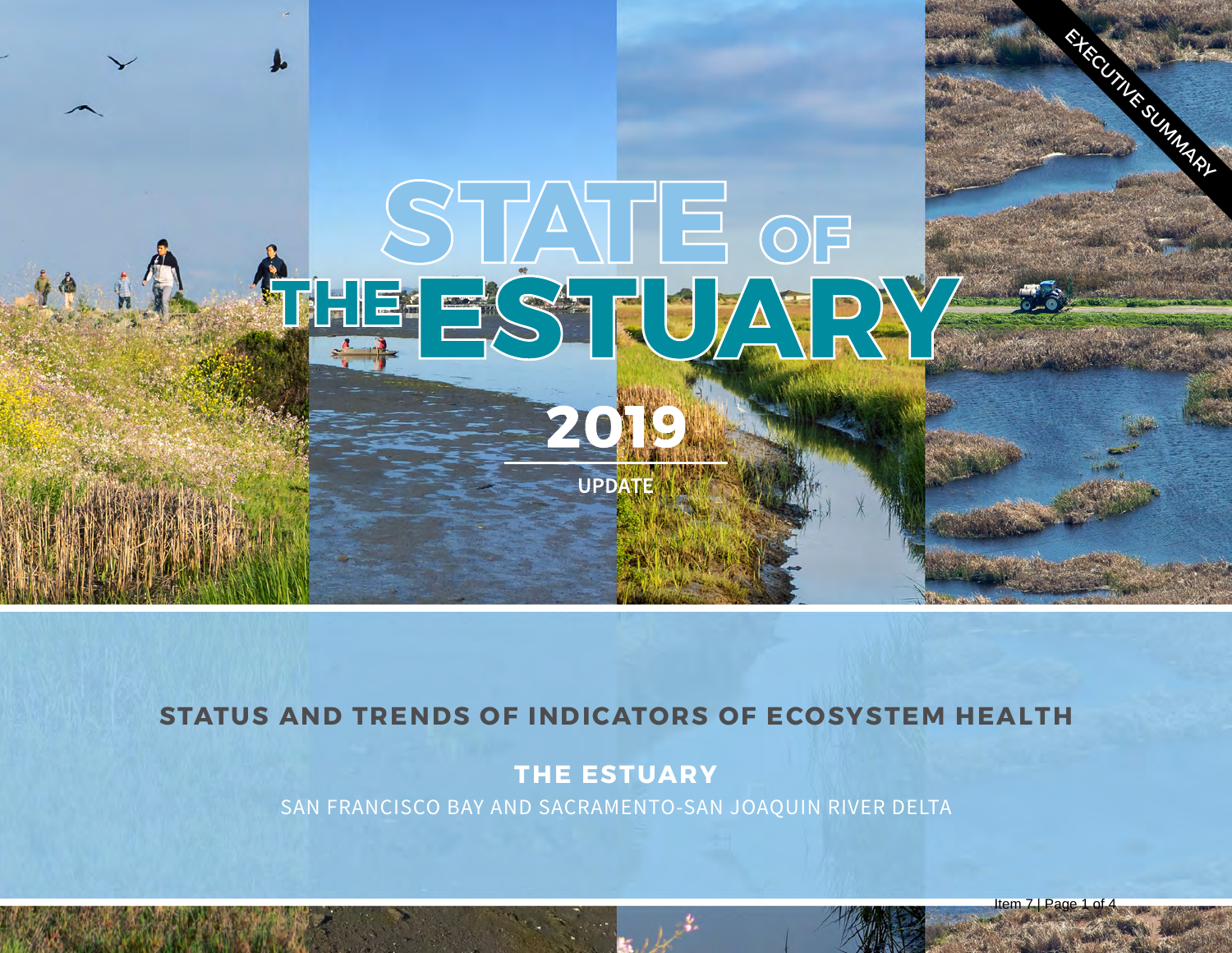# EXECUTIVE SUMMARY

**J. LETITIA GRENIER, LEAD SCIENTIST**

The San Francisco Estuary is a large and diverse system. Hundreds of miles of coastline stretch from the wide valleys of the Sacramento

and San Joaquin Rivers to the steep headlands of the Golden Gate, with vast agricultural fields in the Delta and urbanized shorelines in Silicon Valley and many of the region's cities. The complexity and scale of this system means it can take years to detect and assess changes. This interim **State of the Estuary Report** checks in on a few indicators of health and explores where the assessment should head over time.

In the four years since the **2015 State of the Estuary Report**, two issues have emerged as critical to how we assess the health of the estuarine ecosystem at the heart of the Bay Area and the Delta. First, the health of the Estuary and of the people who live near it and depend on it are inextricably linked. We need a healthy Bay and Delta to protect our shorelines from sea level rise, help keep our waters clean, provide food and habitat for

fish and wildlife, and give people a place to enjoy nature. We also need to think more about human communities as we assess the health of natural communities. This focus means addressing environmental injustices that are deeply embedded in our culture and patterns of development. The second critical issue to emerge is the need for a greater focus on landscape resilience—how well the Bay and the Delta are equipped to respond to change—so that people and wildlife can thrive as climate change progresses. Taking these two ideas together, this report focuses on the nexus of social and ecological resilience as we look toward the future.

The first section of the Report updates indicators of ecological health that span the entire extent of the San Francisco Estuary (Bay and Delta). Recent data show continued progress along the trajectories of the past decade. Tidal marsh restoration is proceeding at a brisk pace in the Bay and gaining traction in the Delta, while urban water conservation continues to meet mandated benchmarks, even during the drought. On the other hand, flows through

the Estuary and across its floodplains continue to be well below levels that could increase and restore ecosystem health. Freshwater flows are a lynchpin of ecosystem processes that sustain physical habitats, fuel the food web, and regulate water quality. Creative approaches to using and re-using fresh water for environmental purposes are needed. Long-term trend analysis shows that fish communities in the Bay are declining. This analysis scores an index of 10 attributes of a healthy fish community. The index focuses on fish in offshore areas, and may not capture benefits to fish from near-shore wetland restoration projects. Despite this slow decline, fish communities in the saltier parts of the Estuary remain in good condition, while those in the brackish and freshwater areas are in poor condition.

The next section of the report discusses three emerging indicators of Estuary health, offering options for how to assess resilience in future reports. Here, for the first time, the resilience of the Estuary's shores is evaluated through the lens of subsidence and nature-based features.

Elevation relative to sea level is a basic currency that must be tracked as the Pacific Ocean rises into the Estuary. The potential for the Estuary shore to be resilient to climate change and continue to provide benefits to people is related to how much of the shore zone is nature-based. The final emerging indicator, urban green space, is a first attempt to assess how access to nature is distributed across more and less advantaged communities. More work is needed to finalize all these emerging indicators before they can be included in any future quantitative assessment of the State of the Estuary.

These emerging and updated indicators will help focus efforts to restore the Estuary's health. In addition to continuing the successful aspects of restoration and conservation that this report describes, we need more investment in creative ways to use and restore flows for environmental health, to expand and build resilient shorelines and to weave considerations of social equity more strongly into efforts to improve environmental health.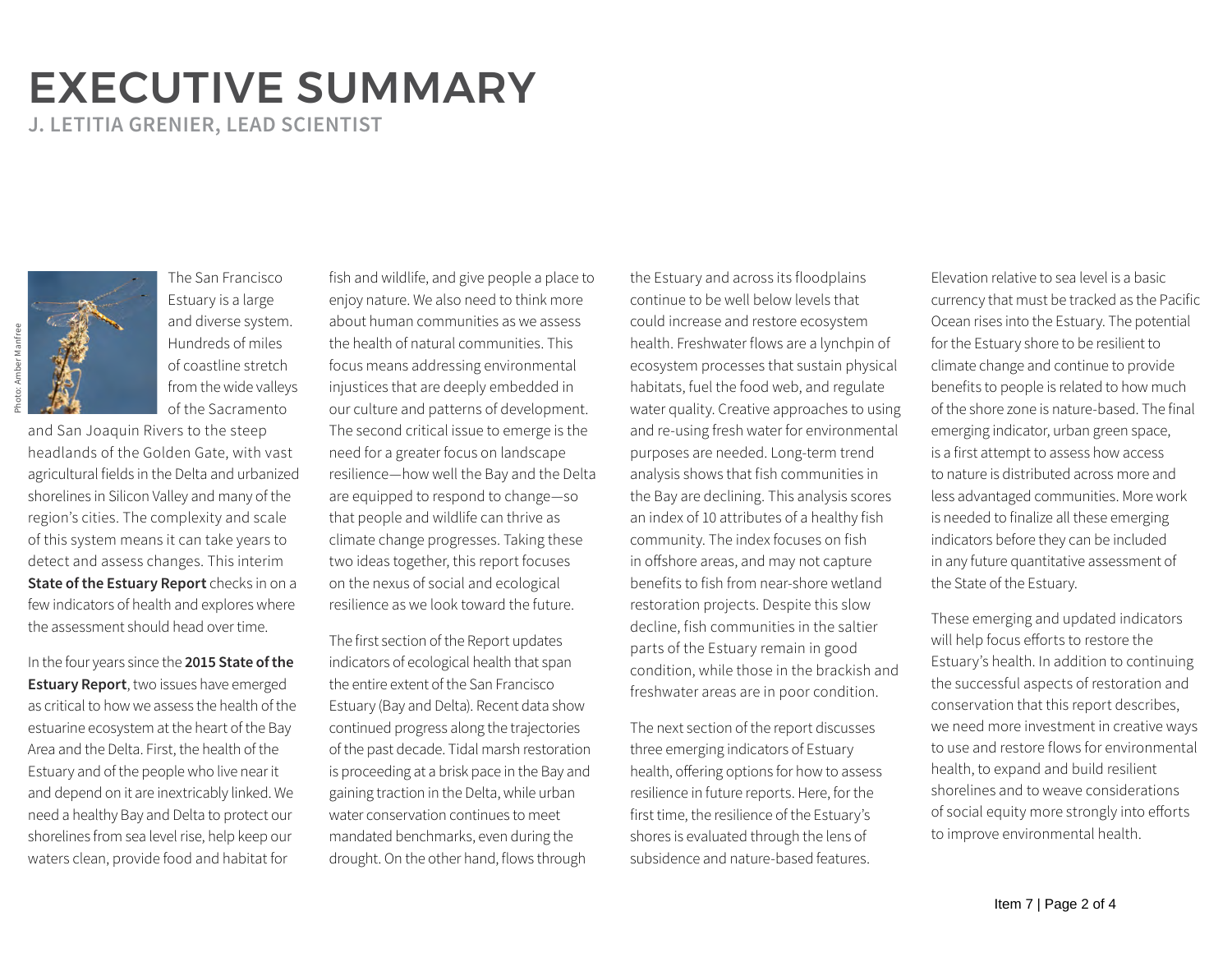# ESTUARY HEALTH UPDATE 2019

| <b>INDICATOR</b>                   | <b>STATUS AND</b><br><b>TREND</b> | <b>AT A GLANCE</b>                                                                                                                                                                                                                                                                                                                                                                                                                                                                                                                                                         |
|------------------------------------|-----------------------------------|----------------------------------------------------------------------------------------------------------------------------------------------------------------------------------------------------------------------------------------------------------------------------------------------------------------------------------------------------------------------------------------------------------------------------------------------------------------------------------------------------------------------------------------------------------------------------|
| <b>FRESHWATER</b><br><b>FLOW</b>   | <b>ESTUARY</b>                    | Freshwater flows in the Estuary have been highly altered, causing reductions in inter-annual and seasonal<br>variability, and peak-flows. Freshwater flows into the Estuary in recent years reflect chronic artificial drought<br>conditions, in sharp contrast to unimpaired flows.                                                                                                                                                                                                                                                                                       |
| <b>TIDAL</b><br><b>MARSH</b>       | <b>DELTA</b>                      | Tidal marsh acreage throughout the Estuary has declined significantly from the historical amount, but restoration<br>efforts are bringing back this critical ecosystem and associated benefits. Projects in the Bay are making extensive<br>contributions to tidal marsh area, while efforts in the Delta are beginning to make progress towards regional goals.                                                                                                                                                                                                           |
| <b>FISH</b>                        |                                   | The condition of fish communities varies across the Estuary. In the lower Estuary, fish communities are abundant,<br>diverse, and dominated by native species. However, in the brackish and freshwater upper Estuary, native fish<br>communities are in poor condition. Based on long-term monitoring data, native fish communities across the Bay<br>are declining. In San Francisco and San Pablo Bays, this long-term data set is from sampling only the offshore areas<br>of the Bay and may not reflect benefits to fish populations from recent wetland restoration. |
| <b>BENEFICIAL</b><br><b>FLOODS</b> | DELTA                             | The frequency, magnitude, and duration of floodplain inundation in both the Bay and the Delta are too low to<br>support healthy estuarine habitats and sustain important ecological processes. While conditions have been<br>variable over time, they have, in general, remained poor in the Delta and have declined in the Bay.                                                                                                                                                                                                                                           |
| <b>URBAN</b><br><b>WATER USE</b>   |                                   | In both the Bay and Delta, total and per-capita urban water use have declined over the last several decades, despite<br>growing populations. More efficient urban water use means that both regions met and exceeded benchmarks for<br>per-capita use and drought-reduction targets. The regions have modestly increased water use since the end of the<br>drought but still maintained improvements over their 2020 benchmarks for reductions in per-capita use.                                                                                                          |
| <b>LEGEND</b>                      |                                   |                                                                                                                                                                                                                                                                                                                                                                                                                                                                                                                                                                            |
| <b>STATUS</b><br>Good              | Fair<br>Poor                      | <b>TREND</b><br>Declining<br>Mixed<br><i>Improving</i><br>No Change<br>Item $7 \mid$ Page 3 of 4                                                                                                                                                                                                                                                                                                                                                                                                                                                                           |